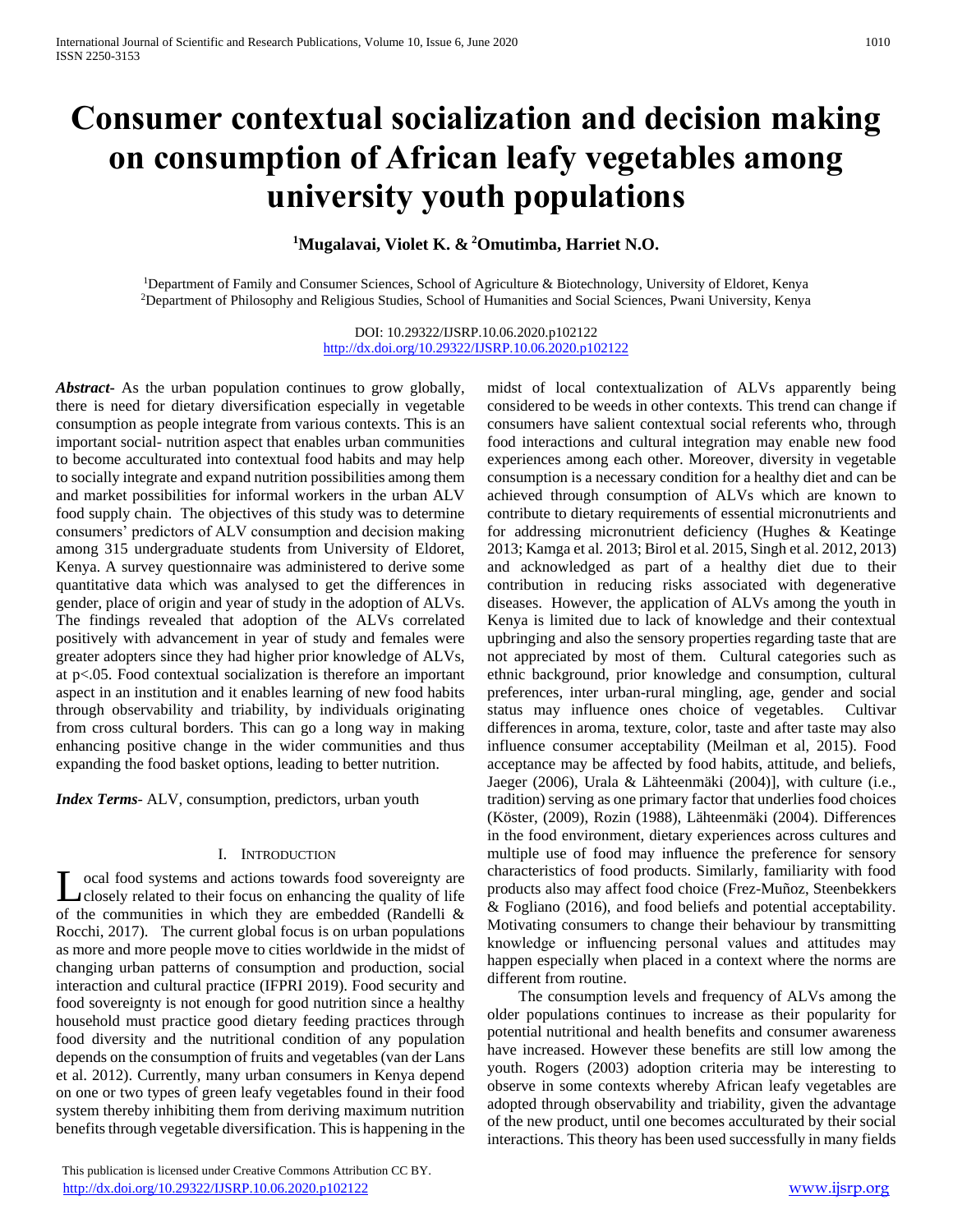including communication, agriculture, public health, and others that typically aim to change the behavior of a social system.

 This study assessed the consumer knowledge, attitude and consumption of ALVs in general among University students and the social factors that would enhance their interest level within the university context. Although university students by no means represent average consumers or the general population, they were used as respondents because they fall in the pre-adult category (18- 24 years). Thus, they face numerous consumer roles and opportunities to actively learn about and influence a wider adoption of positive consumer-related behaviors as compared to consumers in the later years of their life cycle (Moschis, 1987). The university student community is culturally diverse and they are bound interact on a personal and group level and integrate with each other, and begin to have a sense of belonging and therefore learn from each other especially in the context of food which is a basic need and is also known to be an easy way of communicating diverse cultures having emerged from different tribes, communities and regions. Park and Burgess (1921) defined the concept as a process of fusion and permeation through the sharing of a person or group's experience and history, to ultimately incorporate them in a common cultural life with others through assimilation. Mennell, Murcott, and Van Otterloo (1992) explain that the practice of eating food together signals social solidarity, which acknowledges the equality within the group due to being socially similar. The University of Eldoret is located in a region where a lot of ALVs are grown and therefore the students will come across them especially during market days and during their season of plenty, they are highly affordable compared to when they are out of season. Unlike the youth ALVs are becoming a favourite among adult populations as they have learnt to appreciate their unique taste and nutrition which they have learnt over time. Unlike the high value vegetables such as kales and cabbages which have become monotonous to them and it is not also practically easy to choose a variety that will be palatable and tasty when cooked.

 Thus, for the purpose of this paper, integration simply refers to the extent of intercultural interactions and exchanges amongst students, to transcend their cultural differences and create an effectively diverse community. Furthermore, food symbolizes people's ethnic differences allowing them to retain their cultural distinctiveness despite being physically separated from their indigenous geographical location (Beardsworth & Keil, 1997).Since our main focus is on integration between university students, our understanding of culture is through the lens of the students themselves. Hence, culture is understood primarily as its members' general consensus on certain aspects which is regarded to be inherently characteristic of that culture (Wan & Chiu, 2009). Several external and internal factors may influence consumers' decision-making processes in this context and the analysis of these aspects may provide better understanding.

 The Table below shows a list of ALVs that are commonly consumed by various communities.

# **Table 1: Common African leafy vegetables**

| Scientific name        | Common name      | Local name                                                                                              |
|------------------------|------------------|---------------------------------------------------------------------------------------------------------|
| Gynandropsis gynandraa | Spider flower    | <sup>1</sup> Akeyo, <sup>2</sup> Tsisaga <sup>5</sup> Chinsaga, <sup>8</sup> Mgangani                   |
| Corchorus olitoriusa   | Jute vegetable   | <sup>2</sup> Mutere, <sup>1</sup> Apoth, <sup>3</sup> Mlenda                                            |
| Solanum nigrumb        | Black nightshade | <sup>3</sup> Mnavu, <sup>2</sup> Lisutsa, <sup>5</sup> Rinagu, <sup>4</sup> Managu, <sup>8</sup> Ndunda |
| Vigna unguiculataa     | Cowpea           | <sup>1</sup> Boo, <sup>2</sup> Rikuvi <sup>3</sup> Kunde, <sup>5</sup> Egesare, <sup>6</sup> Ngunyi     |
| Cucurbita sppa         | Pumpkin leaves   | <sup>1</sup> Susa, <sup>2</sup> Riseveve <sup>4</sup> Malenge, <sup>5</sup> Rirosa, <sup>6</sup> Nenge  |

<sup>1</sup> Luo, <sup>2</sup>Luhya, <sup>3</sup>Kiswahili, <sup>4</sup>kikuyu, <sup>5</sup>kisii, <sup>6</sup>kamba<sup>7</sup>Meru, <sup>8</sup>Taita; **Source:** Onyango et al., (2000)

# II. METHODS:

 A survey was conducted among students at University of Eldoret located in the Rift Valley region of Kenya. Stratified and systematic random sampling was used to select 315 respondents who were selected in order to achieve a balanced laid out criteria to include year of study, gender, and region of origin (whereby the study targeted western, eastern, coastal and rift valley parts of Kenya) noting that each region of the country has varied food consumption habits. Data collection was performed between September and October 2016 using a structured self-administered questionnaire which consisted of three parts. In the first part, demographic characteristics, year of study, country area of origin and gender were elicited. The second part requested for prior information on predictors of food decision making. These included individual (taste perception), demographic (cultural characteristics), psychological (nutrition cognitions, food knowledge and skills. Other predictors were interpersonal in nature such as social influence, cultural cognitions/behaviors, food type, exposure and market price affordability. They were asked

 This publication is licensed under Creative Commons Attribution CC BY. <http://dx.doi.org/10.29322/IJSRP.10.06.2020.p102122> [www.ijsrp.org](http://ijsrp.org/)

whether they agreed with each of the motives and finally requested to rank the motives on a 5-point Likert type scale at strongly agree (5) or strongly disagree (1) with the sentences related to their motives of food choice. The data obtained was coded into SPSS 20. In order to understand demographic differences related to the motives for food choice, relationships between variables were obtained using Chi square and ANOVA.

#### III. RESULTS AND DISCUSSION

Based on a sample  $(N=315)$  of university undergraduate students,  $45\%$  (n=142) were males and  $55\%$  (n=173) were females. The higher number of females was proportional to their greater representation in the sampling frame. A variety of regions from which the students come from were represented including Western (35%), Eastern (27%), Rift Valley (27%), and Coast (11%). An approximately equal percentage of first years (24%) second years (26%) and third and fourth years (25% each) participated in the study (see Table 2).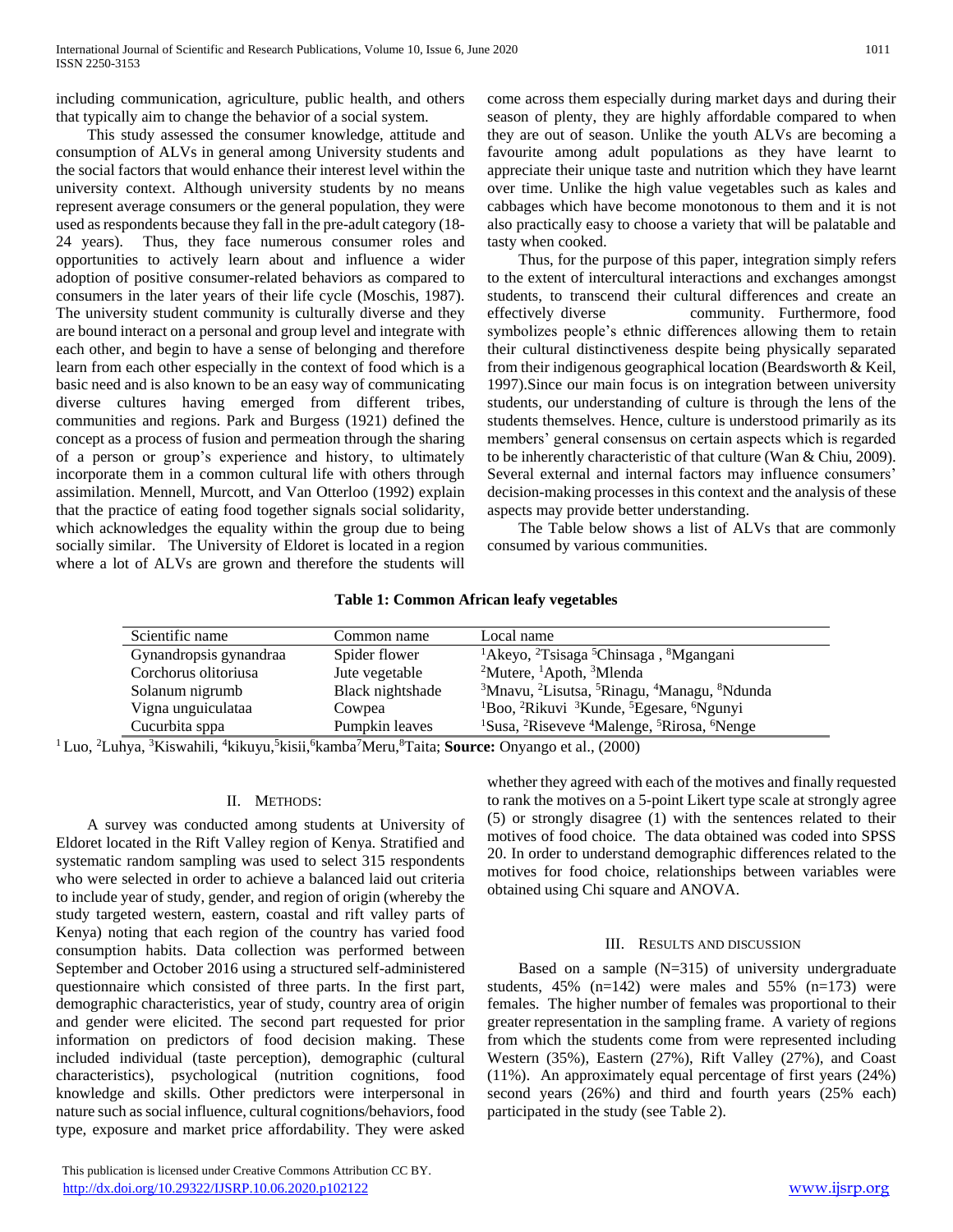# **Table 2: Distribution of respondents according to sex, country region of origin and year of study**

| <b>Variables</b>   |        |    | N <sub>0</sub><br>respondents | of | Percentage<br>$($ %) |
|--------------------|--------|----|-------------------------------|----|----------------------|
| <b>Sex</b>         |        |    |                               |    |                      |
|                    | Male   |    | 142                           |    | 45                   |
|                    | Female |    | 173                           |    | 55                   |
| Country            | Region | οf |                               |    |                      |
| Origin             |        |    |                               |    |                      |
| Western            |        |    | 110                           |    | 35                   |
| Eastern            |        |    | 85                            |    | 27                   |
| Coast              |        |    | 35                            |    | 11                   |
| <b>Rift Valley</b> |        |    | 85                            |    | 27                   |
| Year of Study      |        |    |                               |    |                      |
| First              |        |    | 76                            |    | 24                   |
| Second             |        |    | 82                            |    | 26                   |
| Third              |        |    | 78.5                          |    | 25                   |
| Fourth             |        |    | 78.5                          |    | 25                   |
| $N = 315$          |        |    |                               |    |                      |

 The normative (interpersonal) or external influence of behavior was investigated by asking the respondents to rate their **Table 3: Salient referents for consumption of ALVs**

salient referents that possibly gave them motivation into higher consumption of ALVs within the University context. Majority (70%) indicated that it was their friends on campus whereas 65% attributed this to their boyfriend/girlfriend. By gender, the greatest influencer for behavior change was from the close friend  $(F = 72\%$ , M=40 %) that an undergraduate student had. Females are more likely to be motivated to adopt what referents introduce to them and make it a routine until they finally get acculturated and may give in to their suggestions especially adopting to new tastes in a new context than males, who are more self-oriented.

 However, first years (50%) used their family members as referents more highly than the respondents in other years of study. It was however noted that the salience of family members diminished with advancement in year of study as the students began to get integrated with the cultural norms of campus relations and practices. These attributes seem to become more important to the individual with time as they discover themselves and begin to believe in context-referencing. Therefore, it seems like more fourth years (75%) had established close friendships within the campuses and were benefiting from their use as salient referents more than first years (35%). This could be due to the fact that University students are rarely with their family members and tend to use more of the referents within their spectrum, such as people they associate with closely. School education also seemed to be a progressive influence in adoption of ALVs with fourth years (72%) recording highest influence (see Table 3).

| <b>Salient referents</b> | N  | Percentage $(\%)$ |         |        |        |  |  |
|--------------------------|----|-------------------|---------|--------|--------|--|--|
|                          |    | Males             | Females |        |        |  |  |
| Close friend             | 70 | 40                | 72      |        |        |  |  |
| <b>Family members</b>    | 55 | 35                | 54      |        |        |  |  |
| Boyfriend/Girlfriend     | 65 | 62                | 75      |        |        |  |  |
| School education         | 50 | 45                | 55      |        |        |  |  |
|                          |    |                   |         |        |        |  |  |
| By year of study         |    | Year 1            | Year 2  | Year 3 | Year 4 |  |  |
| Close friend             |    | 35                | 50      | 65     | 75     |  |  |
| Family members           |    | 50                | 40      | 38     | 35     |  |  |
| Boyfriend/Girlfriend     |    | 40                | 55      | 65     | 78     |  |  |
| School education         |    | 35                | 45      | 66     | 72     |  |  |

N=315; Males n=142; females n=173; First year n=76; second year n=82; third year n=78.5; fourth year n=78.5

 The region of origin influenced the respondent's perceptions in buying into using the ALVs in their diets and they relied fully on the ideas and suggestions of their referents. Most of the respondents from Western Kenya (75%) were familiar with the ALVs and had prior market information whereas those with the least information included Eastern (45%) and Coast (35%). More females (55%) than males (40%) had prior consumption experience of ALVs and those from Western province (70%) recorded the highest level of prior consumption whereas those from Eastern (45%) and Coastal (32%) recorded the least (see Table 4). All respondents who consumed ALVs confirmed that there was need to have prior knowledge of types and preparation of ALVs since they have unique preparation methods with respondents Eastern (40%) and Coast (32%) region recording the least prior knowledge. The results indicate that gender had highly significant relationships with all the categorical attributes tested at p<.05 and p<.01, whereby there were more females than males with prior market information and prior nutrition information whereas more males than females had a significant perceived price affordability at  $p<0.01$ . The respondents from western part of the country had more prior market information, regular consumption and positive taste perception all significantly different at  $p<.001$ and p<.05. However, all the respondents did not differ significantly over nutrition information and perceived price affordability (see Table 4).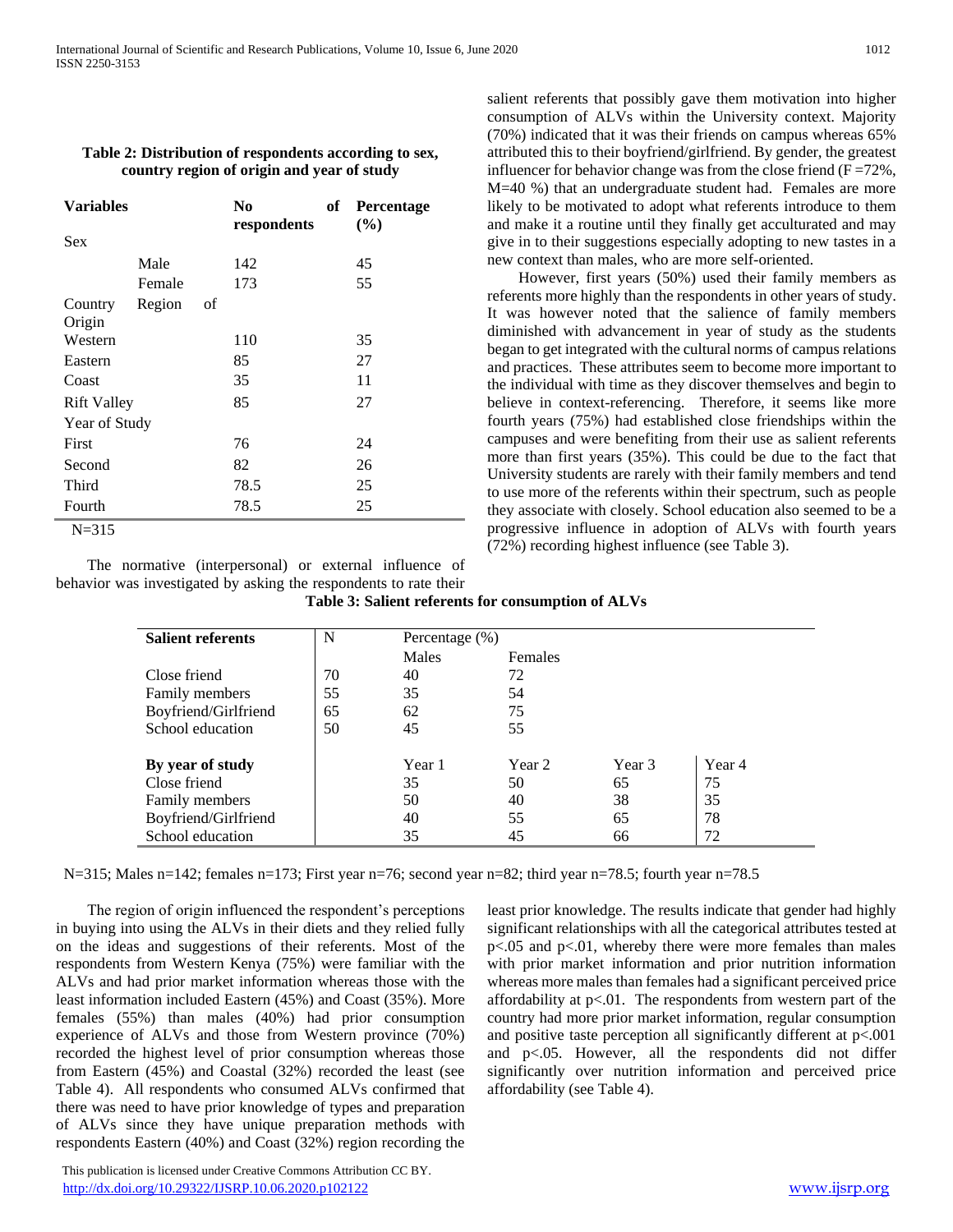| <b>Categorical Variables</b>      |         | Male | Female % |          | Chi-square | $\gamma^2$ Ratio |          |
|-----------------------------------|---------|------|----------|----------|------------|------------------|----------|
|                                   |         | $\%$ |          | $\chi^2$ |            |                  |          |
| Prior market information          |         | 45   | 60       |          | 11.880     | $.0078**$        |          |
| Prior regular consumption         |         | 40   | 55       |          | 5.420      | .1435            |          |
| Prior taste perception            |         | 50   | 65       |          | 8.932      | $.0302*$         |          |
| Prior nutrition information       |         | 40   | 64       |          | 24.963     | $.002**$         |          |
| Prior knowledge in preparation    |         | 30   | 50       |          | 12.243     | $.001**$         |          |
| Perception of price affordability |         | 60   | 42       |          | 16.802     | $.007**$         |          |
|                                   |         |      |          |          |            |                  |          |
|                                   | Western |      | Rift Val | Eastern  | Coast      | $\chi^2$         | sig      |
|                                   | $\%$    | $\%$ |          | $\%$     | $\%$       |                  |          |
| Prior market information          | 75      | 60   |          | 45       | 35         | 24.963           | $.002**$ |
| Prior regular consumption         | 70      | 62   |          | 47       | 32         | 11.217           | $.010*$  |
| Prior positive taste perception   | 65      | 58   |          | 34       | 30         | 10.193           | $.017*$  |
| Prior nutrition information       | 40      | 35   |          | 45       | 40         | 6.313            | .097     |
| Prior knowledge in preparation    | 55      | 50   |          | 40       | 32         | 7.420            | $.04*$   |
| Perception of price affordability | 45      | 40   |          | 35       | 32         | 2.473            | .480     |

# **Table 4: Results showing the relationship between gender, origin and categorical variables**

N=315 (Western=110; Eastern= 85; Coast=35; Rift Valley=85; Males n=142; females n=173; \*p<.05; \*\*p<.01

 All the variables correlated positively with year of study. As the respondents advanced in their studies, they seemed to have gathered more information, gained more nutrition information,

consumed more ALVs, and become more regular consumers (see Table 6), noted significantly different at P<.05 and P<.001.

| Table 6: Correlation results showing the relationship between year of study and variables |  |
|-------------------------------------------------------------------------------------------|--|
|-------------------------------------------------------------------------------------------|--|

| <b>Categorical Variables</b>      | Year 1 | Year 2 | Year 3 | Year 4 |         | Sig      |
|-----------------------------------|--------|--------|--------|--------|---------|----------|
|                                   | %      | $\%$   | %      | $\%$   | Pearson |          |
| Prior market information          | 42     | 56     | 67     | 78     | .122    | .048*    |
| Prior regular consumption         | 40     | 57     | 67     | 78     | .224    | $.001**$ |
| Prior positive taste perception   | 35     | 52     | 67     | 82     | .213    | $.002**$ |
| Prior nutrition information       | 35     | 54     | 62     | 68     | .122    | $.047*$  |
| Prior knowledge in preparation    | 32     | 45     | 67     | 80     | .215    | $.001**$ |
| Perception of price affordability | 40     | 42     | 42     | 45     | .124    | .073     |

\*Significant at  $P < 0.05$ , \*\*Significant at  $P < 0.01$ ; First year n=76; second year n=82; third year n=78.5; fourth year n=78.5

 ANOVA test of differences between means showed progressively higher scores as the respondents advanced in their studies. Significant differences between groups were noted in current adequacy of market information whereby fourth years had the highest mean,  $(4.09)$  at p<.05, compared to first  $(3.21)$  and second years (3.54). The fourth years also registered the highest mean for the regular consumption (4.08) significantly different at p<.05 with first years (3.28). Price affordability also recorded a

high mean for fourth years, indicating that they found the price most affordable  $(4.13)$ , significantly different from  $1<sup>st</sup>$  and  $2<sup>nd</sup>$ years. There were no significant differences in taste perception between groups (see Table 5). Even though the fourth years equally scored the highest mean (4.36), indicating that positivity in taste perception increases with interaction within the social context in ALV consumption.

| Categories                            | Year 1                     | Year 2                      | Year 3                      | Year 4                       |
|---------------------------------------|----------------------------|-----------------------------|-----------------------------|------------------------------|
| I have Adequate market information    | $3.21b\pm 0.334$           | $3.54^b \pm 0.225$          | $3.96^{\mathrm{a}}$ + 0.358 | $4.09^{\circ}$ ±0.490        |
| I am a regular consumer               | $3.28b + 0.417$            | $3.55^{\circ}+0.385$        | $4.01^{\mathrm{a}}$ + 0.320 | $4.48^{\mathrm{a}}\pm 0.324$ |
| I have positive taste perception      | $4.18^a \pm 0.177$         | $4.07^{\mathrm{a}}$ + 0.263 | $4.24^{\mathrm{a}}$ + 0.379 | $4.36^a \pm 0.410$           |
| I have Adequate nutrition information | $3.93^{\mathrm{a}}\pm0.33$ | $4.04^{a}+0.21$             | $4.20b \pm 0.230$           | $4.33^a \pm 0.432$           |
| I have skills in preparation of ALVs  | $3.22^a \pm 0.301$         | $3.70^{a} \pm 0.07$         | $4.02^b \pm 0.220$          | $4.32^b + 0.315$             |

 This publication is licensed under Creative Commons Attribution CC BY. <http://dx.doi.org/10.29322/IJSRP.10.06.2020.p102122> [www.ijsrp.org](http://ijsrp.org/)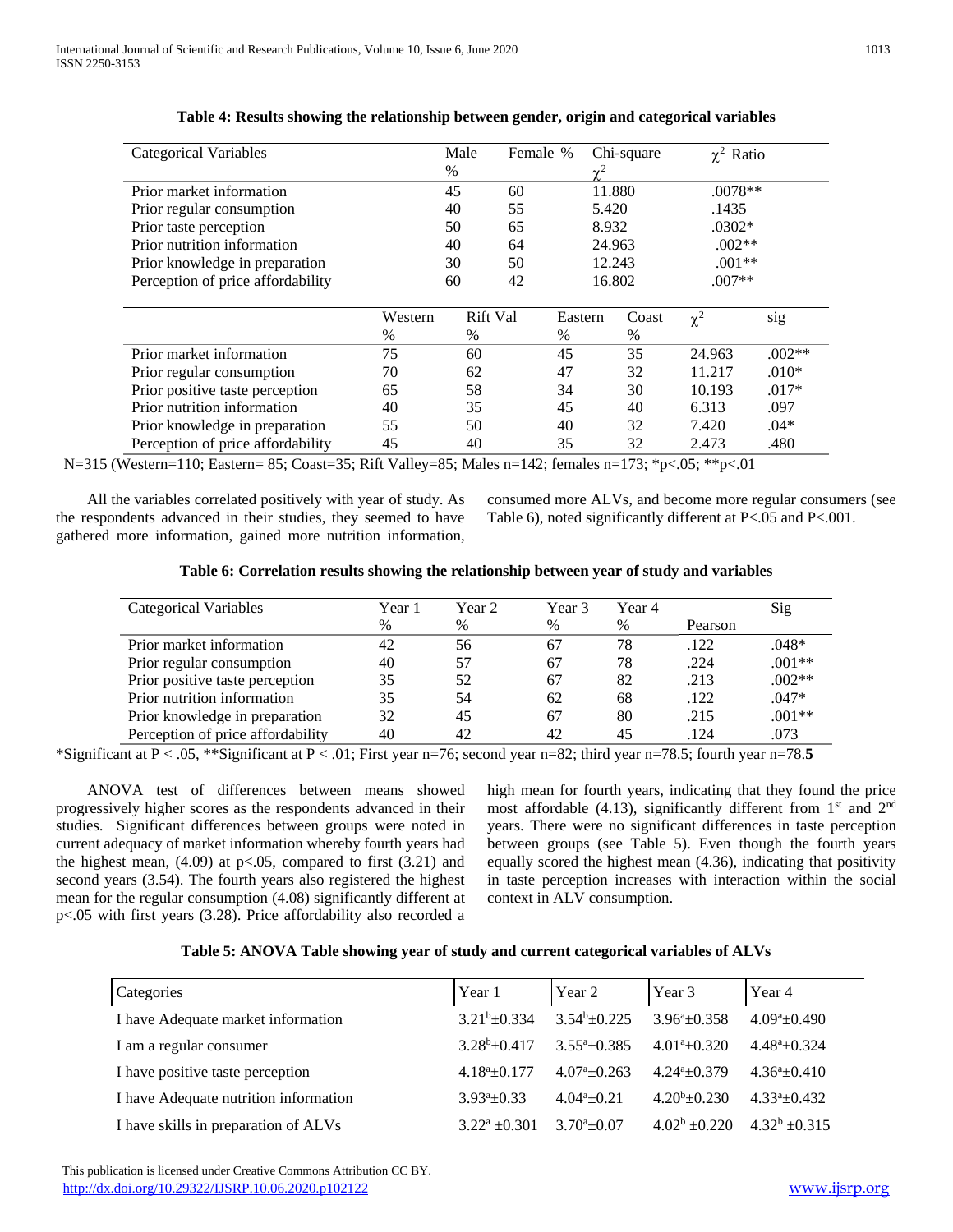I find the price affordable  $3.84^{\circ} \pm 0.428$   $3.89^{\circ} \pm 0.02$   $4.12^{\circ} \pm 0.471$   $4.13^{\circ} \pm 0.636$ 

 Values represent the means of Likert 1=strongly disagree, 2=disagree, 3=neutral, 4=agree, 5=strongly agree. Values with the same superscript letters along the same row are not significantly different  $(P<0.05)$  as assessed by Fisher's least significant difference

#### IV. DISCUSSION AND CONCLUSION

 From our analysis, we find that ALV consumption within a University context is an important factor in socializing and contributes strongly to one's sense of belonging to a cultural group, supporting the relationship suggested in the literature review. It is also important to note that background origin of a consumer matters since that is where consumption patterns originate from. We also find that close social referents are important in introducing food diversity in one's diet right from the original cultural context into a new context. In the study context, we find that learning new food behavior is progressive and grows with time until one gets deeply acculturated into the new food norms through appreciating group identity. All these findings corroborate the existence of gender differences in consumer foodrelated behavior whereby prior knowledge of ALVs from a context may favour females since they are particularly found in the food context more than males. On the other hand, mixing different vegetables and cooking them to make one dish as traditionally observed in many African communities improves the texture and taste to a more desirable level for consumers and should be encouraged using modern recipes that are more attractive to youthful populations to avoid monotony. It is noted from this research that positive taste perception increases with time through observability and triability during the adoption phases of a culturally oriented food.

 It is important that future research explore the reasons why those differences exist and, also, why in some cases men and women have similar behaviors and opinions. Consumer dietary diversity consumption of vegetables complements the nutritional value and reduces the toxic levels that would otherwise be harmful to health. Such concepts can easily be applied to sharing food between people of different cultures, by recreating a sense of place around food production, preparation and consumption, which is shared and reinforced through socialization. In general, the findings are in accordance with those of other studies on consumer attitudes towards food and nutrition (Wang et al 1995; Childs and Poryzees 1998; Childs and Poryzees 1998, Harnack et al 1997; De Jong et al 2004; Turrell 1998; Bogue et al 2005).

#### ACKNOWLEDGEMENT

 The author wishes to thank National Research Foundation (NRF) Kenya, 2016, for funding this study.

#### **REFERENCES**

[1] Audet, R. The double hermeneutic of sustainability transitions. Environ. Innov. Soc. Transit. 2014, 11, 46– 49. [CrossRef]

 This publication is licensed under Creative Commons Attribution CC BY. <http://dx.doi.org/10.29322/IJSRP.10.06.2020.p102122> [www.ijsrp.org](http://ijsrp.org/)

- [2] Beardsworth, Alan and Keil, Teresa. Sociology on the Menu. Abingdon: Routledge, 1997.
- [3] Birol E, Meenakshi JV, Oparinde A, Perez S, Tomlins K (2015) Developing country consumers' acceptance of biofortified foods: a synthesis. Food Sec 7:555–568
- [4] Collins, Francis Leo. (2008). "Of Kimchi and Coffee: Globalisation, Transnationalism, and Familiarity in Culinary Consumption," Social and Cultural Geography 9. 2155-169
- [5] Fischler, Claude. "Food, Self, and Identity,"Social Science Information27. 2 (1988): 275-292.
- [6] Frez-Muñoz, L.; Steenbekkers, B.L.; Fogliano, V. (2016). The choice of canned whole peeled tomatoes is driven by different key quality attributes perceived by consumers having different familiarity with the product. J. Food Sci. 2016, 81, 2988–2996. [CrossRef]
- [7] Furst, T., Connors, M., Carole, A. B., Sobal, J. & Falk, L. W. (1996). Food Choice: A Conceptual Model of the Process. Appetite, 26: 247–266.
- [8] Gergen, Kenneth J. An Invitation to Social Construction. London: Sage, 2009.
- [9] Gido OE, Ayuya IO, Owuor G, Bokelmann W (2017) Consumer acceptance of leafy African indigenous vegetables: comparison between rural and urban dwellers. International Journal of Vegetable Science. doi.org/10.1080/ 19315260.2017.1293758.
- [10] Gore, Kevin Allen. Mutton in The Melting Pot: Food as Symbols of Communication Reflecting, Transmitting, and Creating Ethnic Cultural Identity Among Urban Navajos. Diss. The University of New Mexico, 1999.
- [11] Grassroots Innovations: Researching Sustainability from the Bottom Up. Category Archives: Publications. http://www.webcitation.org/6vp4CJaKk (accessed on 19 December 2017).
- [12] Group 4 Aneta M Pavliukevic Jennifer Fernandez Owsianka Kealeboga Madise Michelle N Dyonisius Frances Li Yuhan Ji, unpublished
- [13] Hughes JA, Keatinge JDH (2013) The nourished millennium: how vegetables put global goals for healthy, balanced diets within reach. In: Holmer R, Linwattana G, Nath P, Keatinge JDH (eds) Proceedings of regional symposium on high value vegetables in Southeast Asia: production, supply and demand (SEAVEG 2012). 21(1):99–106
- [14] IFPRI (2019). Understanding Urban and Rural Household Food Consumption in Senegal. Downloaded 2020https://www.ifpri.org/event/understanding-urban-and-rural-householdfood-consumption-senegal
- [15] Irungu C, Mburu J, Maundu P, Grum M, Hoeschle ZI (2008) The effect of market development on-farm conservation of diversity of African leafy vegetables around Nairobi. 12th EAAE Congress, People, food and environments: Global trends and European strategies, 26-29 August 2008, Gent, Belgium. King, S. C., & Meiselman, H. L. (2010). Development of a method to measure consumer emotions associated with foods. Food Quality and Preference, 21, 168-177.
- [16] Jaeger, S. (2006). Non-sensory factors in sensory science research. FoodQual. Preference 2006, 17, 132–144. [CrossRef]
- [17] Kamga RT, Kouame C, Atangana AR, Chagomoka T, Ndango R (2013) Nutritional evaluation of five African indigenous vegetables. J Horticultural Res 21(1):99–106
- [18] Kiefer, I., Rathmanner, T. & Kunze, M. (2005). Eating and dieting differences in men and women. The Journal of Men's Health & Gender, 2(2), 194–201
- [19] Kimiywe J, Waudo J, Mbithe D, Maundu P (2007) Utilization and medicinal value of indigenous leafy vegetables consumed in urban and peri-urban Nairobi. Afr J Food Agric Nutr Dev 7(4):1–15.
- [20] Martin, C.J.; Upham, P. Grassroots social innovation and the mobilisation of values in collaborative consumption: A conceptual model. J. Clean. Prod. 2016, 134, 204–213. [CrossRef]
- [21] Maundu PM (1997). The status of traditional vegetable utilization in Kenya. In: Guarino L (ed) Proceedings of the IPGRI International workshop on genetic resources of traditional vegetables in Africa: conservation and use. ICRAF-HQ, Nairobi, Kenya.
- [22] Mennell, Stephen, Murcott, Anne, and Van Otterloo, Anneke H. The Sociology of Food: Eating, Diet, and Culture. London: Sage, 1992.